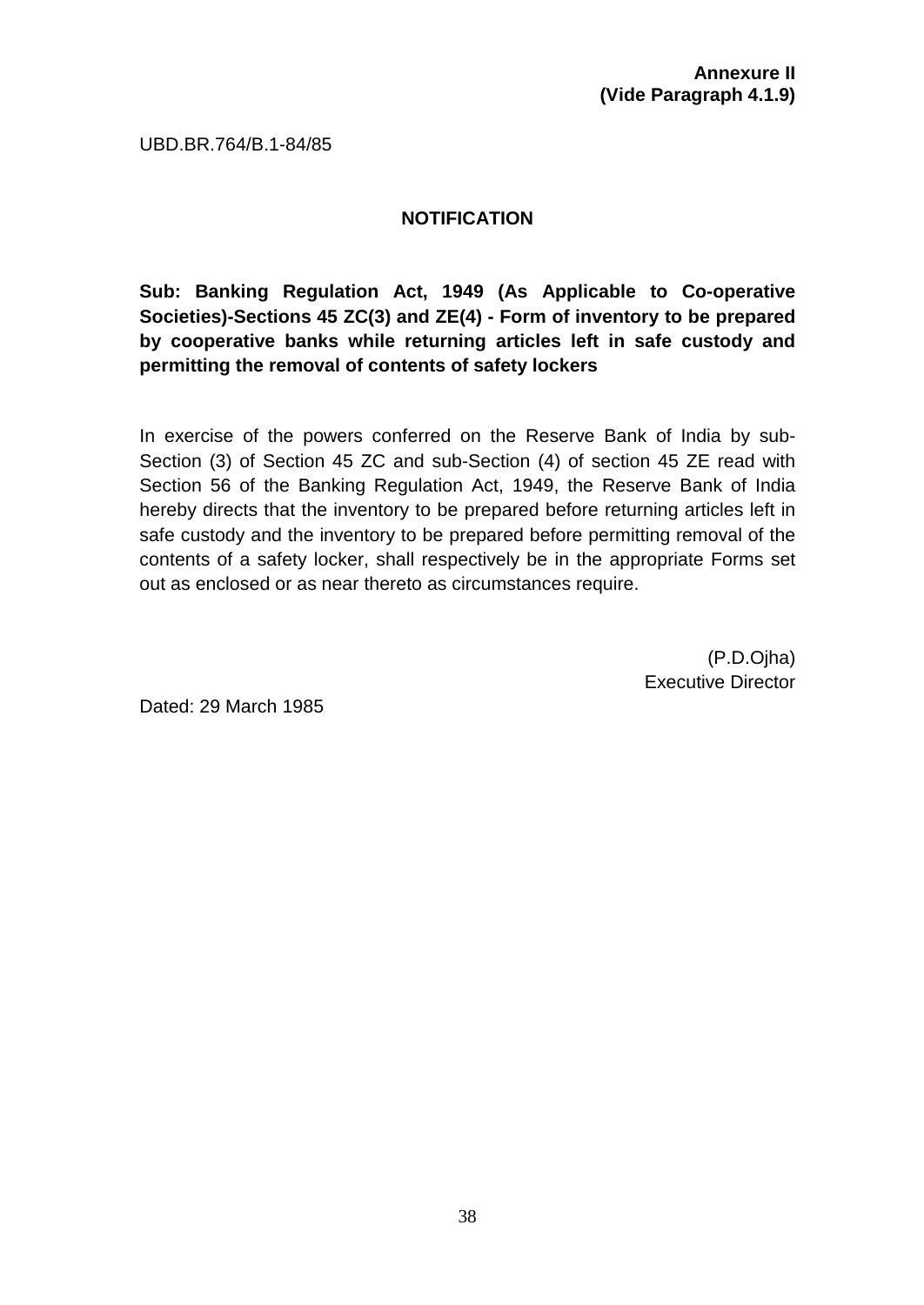## **Form of Inventory of articles left in safe custody with banking company (Section 45ZC (3) of the Banking Regulation Act, 1949(AACS))**

| The                                                                                                                                                             |   | following inventory of articles left in safe custody with                                                                                              |  |  |  |                                       |      |        |   | branch, by Shri/Smt.                  |
|-----------------------------------------------------------------------------------------------------------------------------------------------------------------|---|--------------------------------------------------------------------------------------------------------------------------------------------------------|--|--|--|---------------------------------------|------|--------|---|---------------------------------------|
|                                                                                                                                                                 |   | (deceased) under an agreement/receipt dated                                                                                                            |  |  |  |                                       |      |        |   |                                       |
|                                                                                                                                                                 |   | ______ was taken on this, _______________ day of ______________ 20                                                                                     |  |  |  |                                       |      |        |   |                                       |
|                                                                                                                                                                 |   |                                                                                                                                                        |  |  |  |                                       |      |        |   |                                       |
|                                                                                                                                                                 |   |                                                                                                                                                        |  |  |  |                                       |      |        |   |                                       |
| Sr. No. $\parallel$                                                                                                                                             |   | <b>Description of Articles</b>                                                                                                                         |  |  |  |                                       |      |        |   | <b>Other Identifying Particulars,</b> |
|                                                                                                                                                                 |   | in Safety Locker                                                                                                                                       |  |  |  |                                       |      | if any |   |                                       |
|                                                                                                                                                                 |   |                                                                                                                                                        |  |  |  |                                       |      |        |   |                                       |
|                                                                                                                                                                 |   |                                                                                                                                                        |  |  |  |                                       |      |        |   |                                       |
|                                                                                                                                                                 |   |                                                                                                                                                        |  |  |  |                                       |      |        |   |                                       |
|                                                                                                                                                                 |   | The above inventory was taken in the presence of:                                                                                                      |  |  |  |                                       |      |        |   |                                       |
| Shri/Smt.                                                                                                                                                       |   | 1.Shri/Smt._______________(Nominee) OR                                                                                                                 |  |  |  |                                       |      |        |   |                                       |
|                                                                                                                                                                 |   | (Appointed on behalf of minor Nominee)                                                                                                                 |  |  |  |                                       |      |        |   |                                       |
|                                                                                                                                                                 |   |                                                                                                                                                        |  |  |  |                                       |      |        |   |                                       |
| <b>Address</b>                                                                                                                                                  |   |                                                                                                                                                        |  |  |  |                                       |      |        |   |                                       |
|                                                                                                                                                                 |   |                                                                                                                                                        |  |  |  |                                       |      |        |   |                                       |
|                                                                                                                                                                 |   |                                                                                                                                                        |  |  |  |                                       |      |        |   |                                       |
| 2. Witness(es) with name/s, address/es and signature/s                                                                                                          |   |                                                                                                                                                        |  |  |  |                                       |      |        |   |                                       |
|                                                                                                                                                                 |   |                                                                                                                                                        |  |  |  |                                       |      |        |   |                                       |
| I, Shri/Smt.<br>(Nominee / appointed on                                                                                                                         |   |                                                                                                                                                        |  |  |  |                                       |      |        |   |                                       |
| behalf of minor Nominee) hereby acknowledge receipt of the articles comprised<br>and set out in the above inventory together with a copy of the said inventory. |   |                                                                                                                                                        |  |  |  |                                       |      |        |   |                                       |
|                                                                                                                                                                 |   |                                                                                                                                                        |  |  |  |                                       |      |        |   |                                       |
| (Appointed on behalf of minor Nominee)                                                                                                                          |   |                                                                                                                                                        |  |  |  |                                       |      |        |   |                                       |
|                                                                                                                                                                 |   | Signature _________________________                                                                                                                    |  |  |  | Signature____________________________ |      |        |   |                                       |
|                                                                                                                                                                 |   |                                                                                                                                                        |  |  |  |                                       |      |        |   |                                       |
| Date                                                                                                                                                            | & | Place_________________________<br><u> 1989 - Johann John Stone, markin film yn y brenin y brenin y brenin y brenin y brenin y brenin y brenin y br</u> |  |  |  |                                       | Date |        | & | Place                                 |
|                                                                                                                                                                 |   |                                                                                                                                                        |  |  |  |                                       |      |        |   |                                       |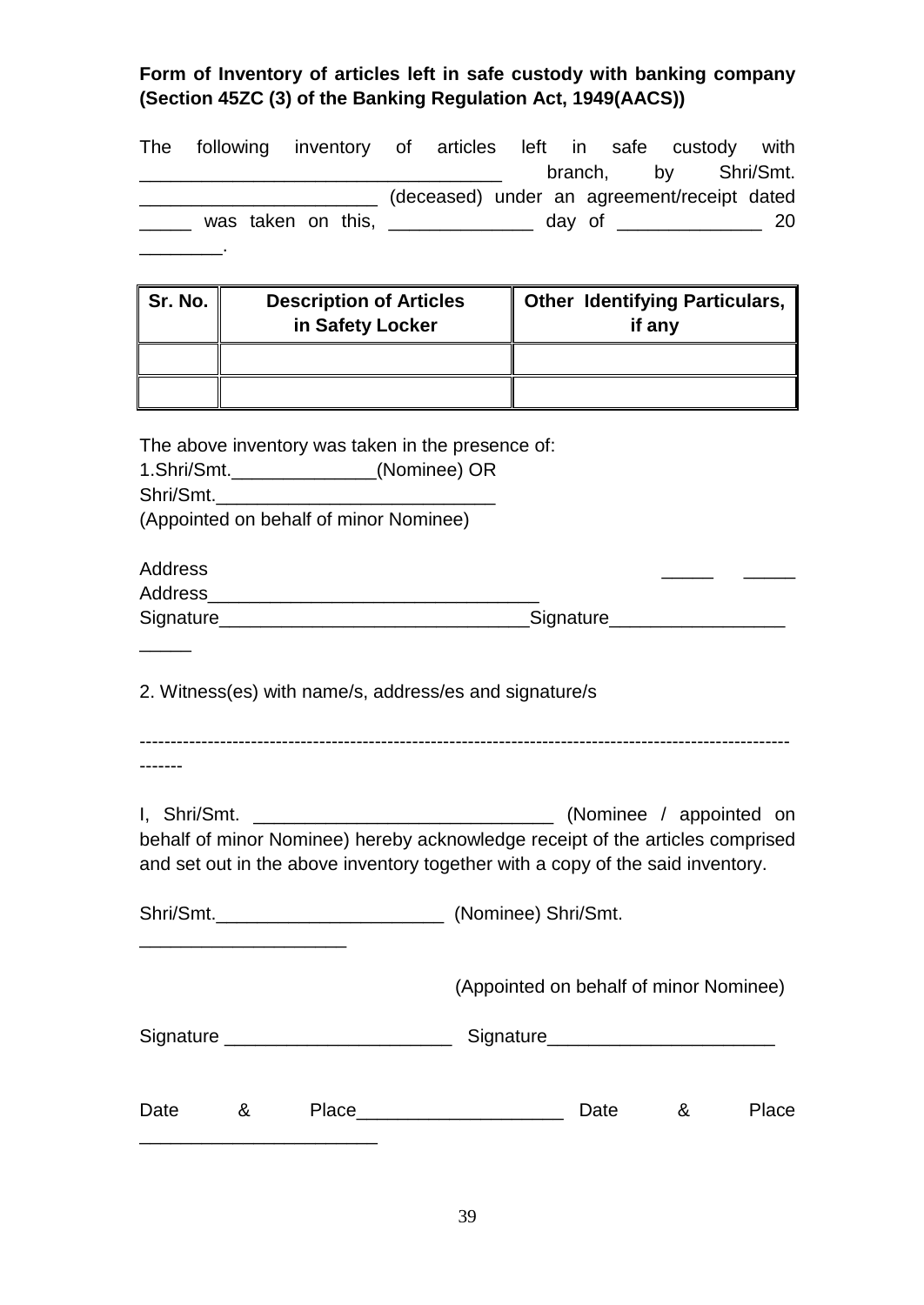| Form          | Οf                            | Inventory    | Οf   | <b>Contents</b>                                                          | οf   |
|---------------|-------------------------------|--------------|------|--------------------------------------------------------------------------|------|
| <b>Safety</b> | Locker                        | <b>Hired</b> | from | Co-operative                                                             | bank |
|               |                               |              |      | (Section 45 ZE (4) of the Banking Regulation Act, 1949( As Applicable to |      |
|               | <b>Cooperative Societies)</b> |              |      |                                                                          |      |
|               |                               |              |      |                                                                          |      |

| The following inventory of contents of Safety Locker No. | located     |       |  |
|----------------------------------------------------------|-------------|-------|--|
| in the Safe                                              |             |       |  |
| Deposit Vault of _______________, _____________          | Branch at   |       |  |
|                                                          |             |       |  |
|                                                          | deceased in |       |  |
| his/her sole name.                                       |             |       |  |
| * hired by Shri/Smt.(i)                                  | (deceased)  |       |  |
| (ii)                                                     | Jointly     |       |  |
|                                                          |             | (iii) |  |

| was taken on this |                                                              | day of |                                                        |  |  |
|-------------------|--------------------------------------------------------------|--------|--------------------------------------------------------|--|--|
| Sr.<br>No.        | <b>Description of</b><br><b>Articles</b><br>in Safety Locker |        | <b>Other Identifying</b><br><b>Particulars, if any</b> |  |  |
|                   |                                                              |        |                                                        |  |  |

For the purpose of inventory, access to the locker was given to the nominee/and the surviving hirers,

who produced the key to the locker.

by breaking open the locker under his/her/their instructions.

The above inventory was taken in the presence of:

| 1.Shri/Smt._______________________________                                                                            | (Nominee) ________________________ |
|-----------------------------------------------------------------------------------------------------------------------|------------------------------------|
|                                                                                                                       | (Signature)                        |
| or                                                                                                                    |                                    |
|                                                                                                                       |                                    |
|                                                                                                                       | <b>Address</b>                     |
| <u> 1989 - Johann Stoff, deutscher Stoff, der Stoff, der Stoff, der Stoff, der Stoff, der Stoff, der Stoff, der S</u> | (Signature)                        |
| and                                                                                                                   |                                    |
|                                                                                                                       |                                    |
|                                                                                                                       |                                    |
|                                                                                                                       | (Signature)                        |
| Shri/Smt.__________________________________                                                                           | <b>Survivors Survivors</b>         |
| 0f                                                                                                                    |                                    |
| Address __________________________________                                                                            | (Signature) joint                  |
| hirers                                                                                                                |                                    |
| 2. Witness(es) with name, address(es) and signature/s:                                                                |                                    |
| $\star$                                                                                                               | (Nominee)                          |